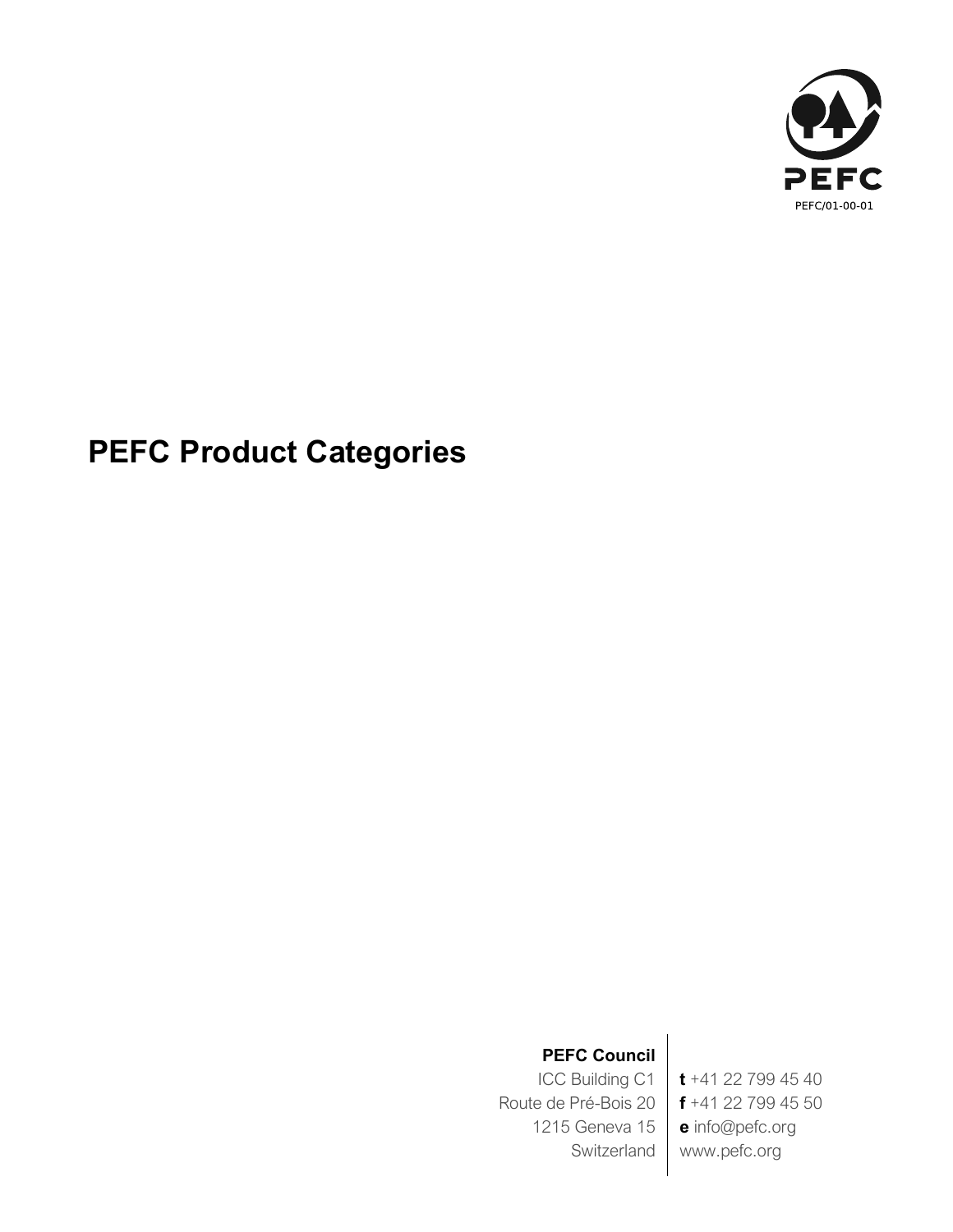**Copyright notice**

© PEFC Council 2021

This document is protected by copyright owned by the PEFC Council. The document is freely available from the PEFC Council website www.pefc.org or upon request.

No part of this document may be changed or amended, reproduced or copied, in any form or by any means for commercial purposes without the permission of the PEFC Council.

**Document name:** PEFC Product Categories

**Version:** 2022-01-24

**Approved by: PEFC Chain of Custody Working Group <b>Date:** 2021-10-15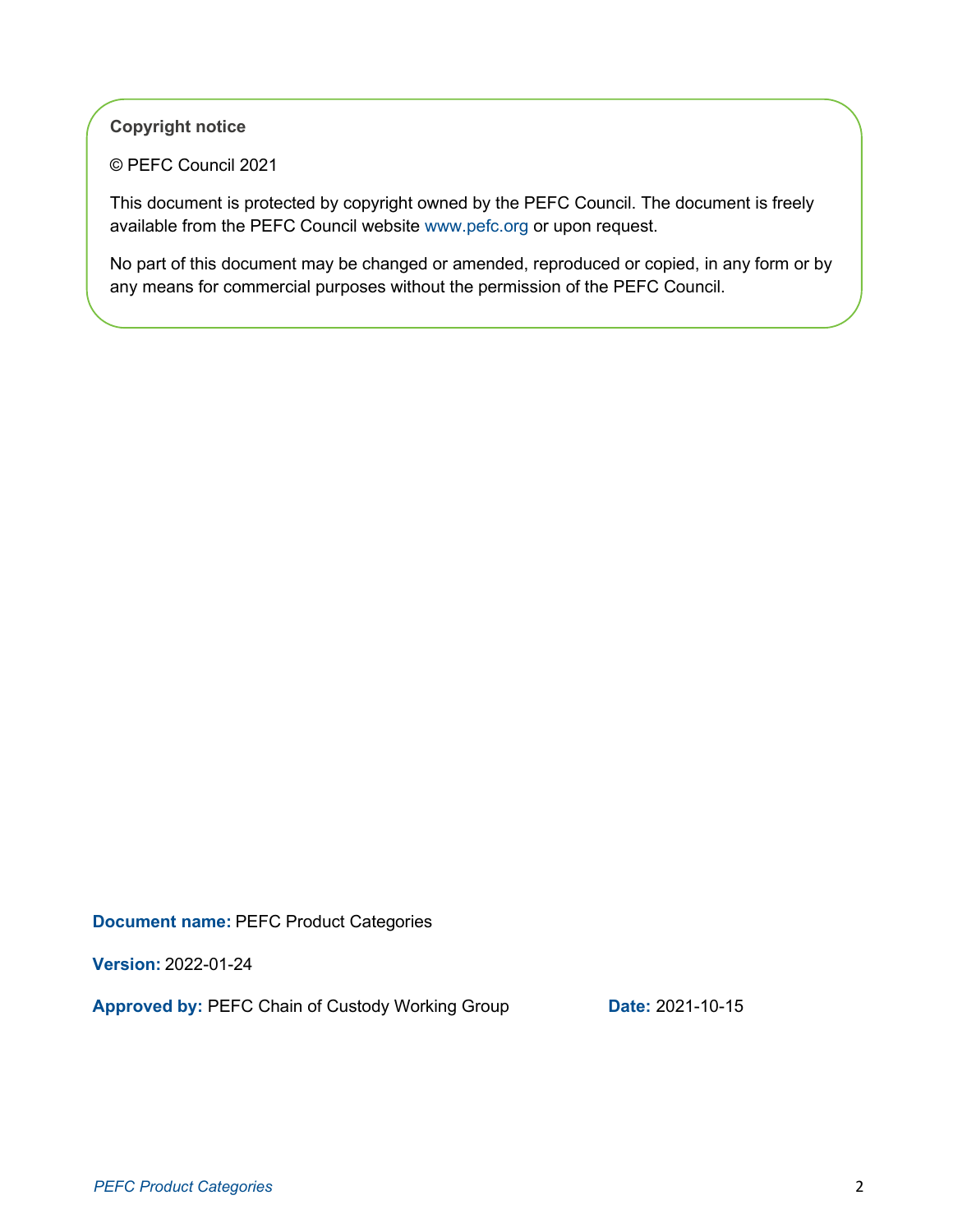### **Change log**

| Date       | <b>Changes</b>                                                                                                                                       |
|------------|------------------------------------------------------------------------------------------------------------------------------------------------------|
| 2021-10-15 | Initial publication                                                                                                                                  |
| 2022-01-24 | Added categories 100307 and 110510<br>$\bullet$<br>Added 2012-2021 category equivalences table<br>$\bullet$<br>Added change log section<br>$\bullet$ |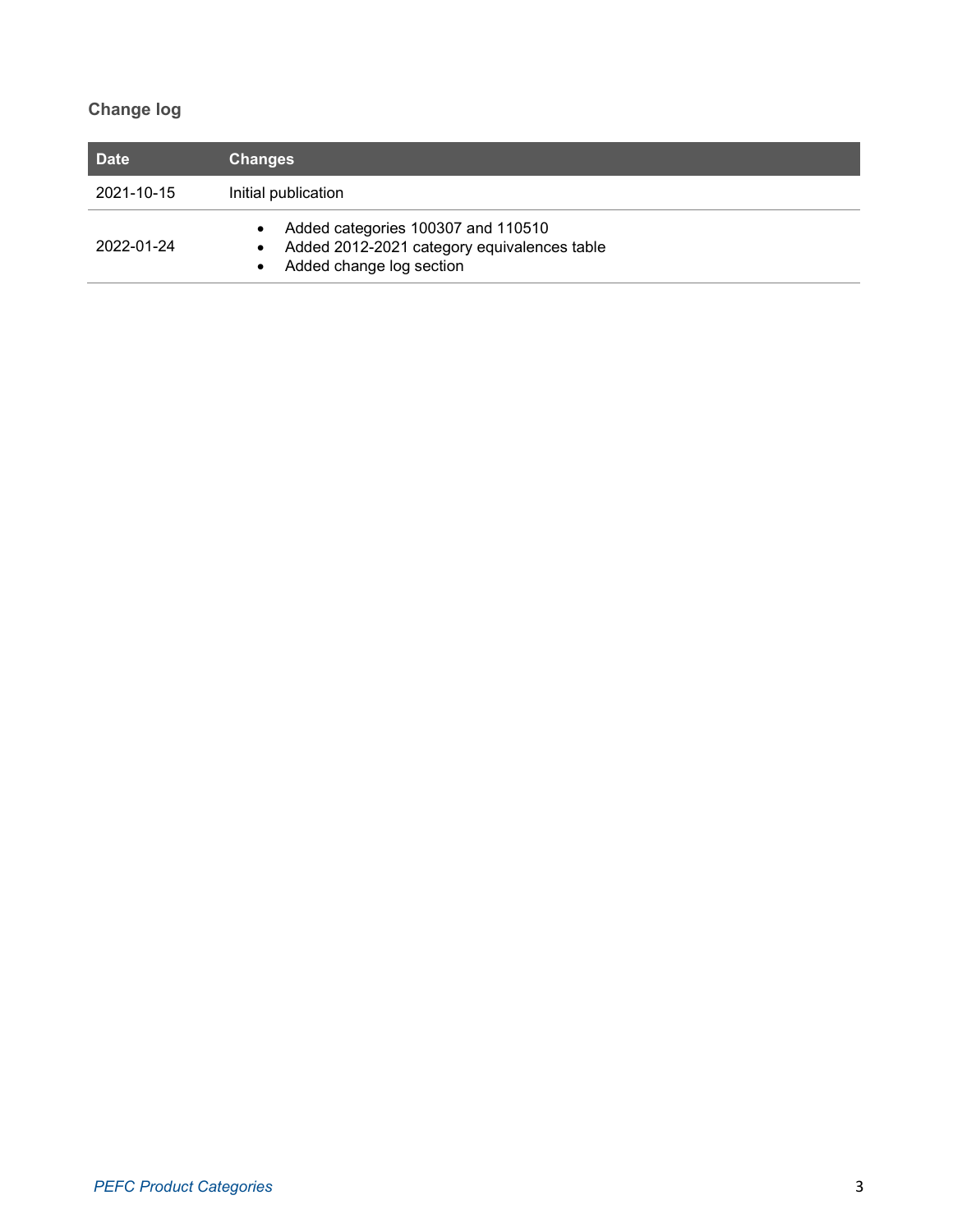# **Contents**

| Equivalences between the 2012 and 2021 PEFC Product categories list13 |  |
|-----------------------------------------------------------------------|--|
|                                                                       |  |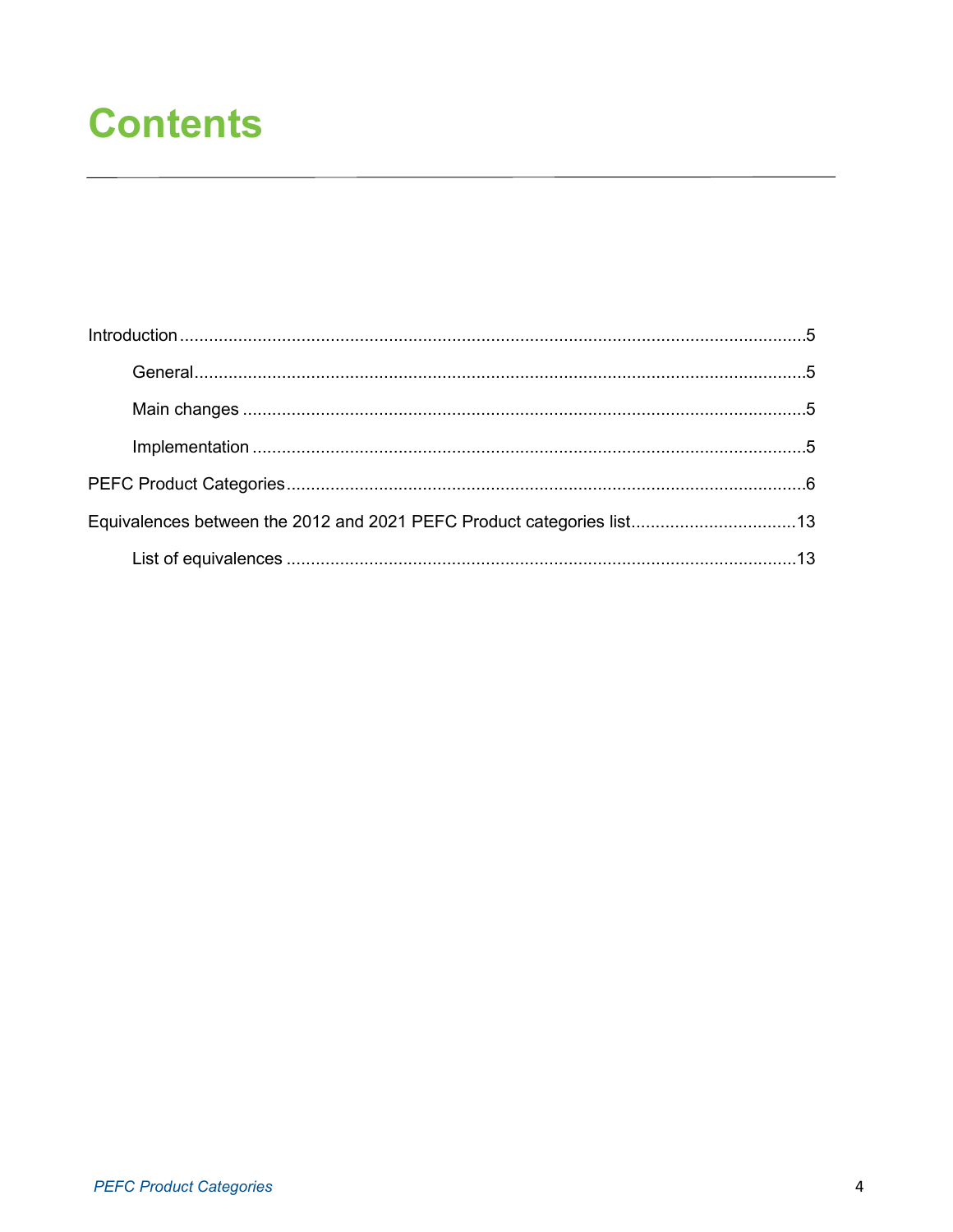## <span id="page-4-0"></span>**Introduction**

#### <span id="page-4-1"></span>**General**

The PEFC product categories are a key element in the implementation of the PEFC chain of custody by certified organisations and certification bodies. They define the PEFC product groups to which the chain of custody is applied and the scope of the chain of custody certificate. When checking the validity of a PEFC claim on a PEFC certified product, companies use the PEFC database to ensure the product is under the scope of their certified supplier.

Additionally, the categories serve as a tool for the promotion of certified products, with the list of product categories covered by a certified organisation available on the PEFC International website search engine.

Previously, the PEFC product categories were used on an informative basis, to keep track of the certified products produced by a certified company. In the current version (PEFC ST 2003:2020) of the PEFC chain of custody standards, the requirements for the scope of chain of custody certificates are harmonized, requiring certification bodies to include, under the certificate scope, the products covered by the chain of custody according to the PEFC product categories (see PEFC ST 2003:2020, requirement 7.7.2.d).

To update the list of product categories and provide an accurate description of the range of certified products made from forest or tree-based material, PEFC has revised the product categories, based on feedback received from different stakeholders.

#### <span id="page-4-2"></span>**Main changes**

- The list of categories has been extended to cover more products.
- Any category that existed in the previous version of the list has been maintained, either with the same name, or covered under a new name.
- The new 2021 category codes use 6 digits (instead of 5). The main structure of the list of PEFC product categories remains the same. It is defined by a unique numeric code and the name of the corresponding category.
- The categories are still structured in three hierarchical levels from level 1 to 3. Product must always be reported using the most detailed level available.

#### <span id="page-4-3"></span>**Implementation**

This list is to be used for any certificates issued against the 2020 versions of the chain of custody standards, to define the scope of the certificate.

For certificates issued against the previous versions of the PEFC chain of custody standards, the product information has automatically been transferred to the equivalent new categories in the PEFC International database. Certification bodies shall revise the products during the upcoming annual audits.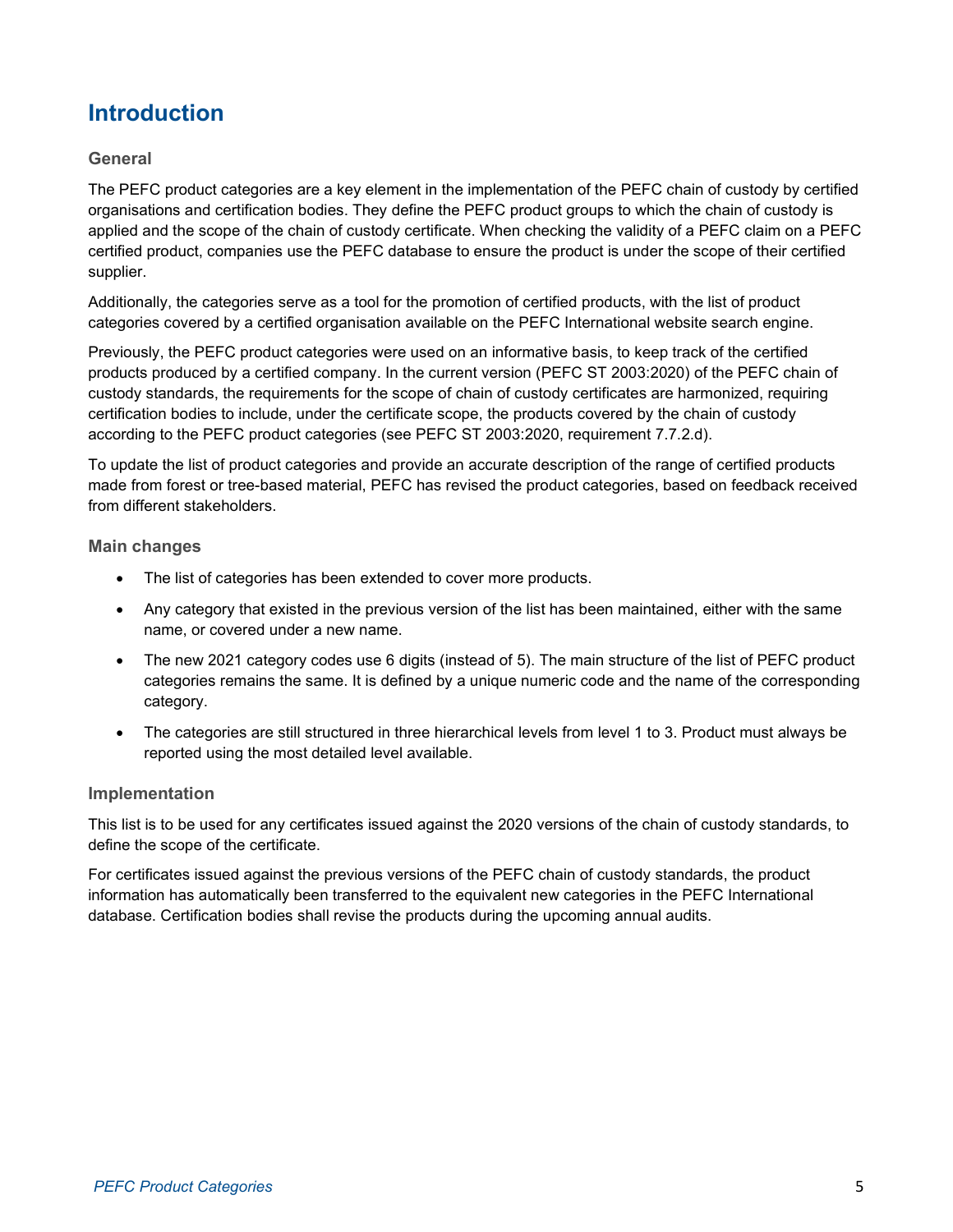# **PEFC Product Categories**

<span id="page-5-0"></span>

| <b>Level 1</b>               | <b>Level 2</b>                          | <b>Level 3</b>                      | <b>Examples</b>                         |
|------------------------------|-----------------------------------------|-------------------------------------|-----------------------------------------|
| 010000<br>Roundwood          | 010100 Sawlogs and veneer logs          |                                     |                                         |
|                              | 010200 Pulpwood                         |                                     |                                         |
|                              | 010300 Chips and particles              |                                     | Sawdust, sanding dust                   |
|                              | 010400 Wood residues                    |                                     | Twigs, branches, treetops               |
|                              | 010500 Bark                             |                                     |                                         |
|                              | 010600 Other roundwood                  |                                     |                                         |
| 020000                       | 020100 Fuelwood                         |                                     | Firewood, chips, sawdust, wood residues |
| Fuelwood and                 | 020200 Charcoal                         |                                     |                                         |
| energy                       | 020300 Pellets and brickets             |                                     |                                         |
|                              | 020400 Energy                           |                                     |                                         |
| 030000                       | 030100 Sawnwood                         | 030101 Flitches, boules and slabs   |                                         |
| Sawnwood and<br>treated wood |                                         | 030102 Solid wood boards and planks |                                         |
|                              |                                         | 030103 Beams                        |                                         |
|                              |                                         | 030104 Poles and piles              |                                         |
|                              |                                         | 030105 Peeler cores                 |                                         |
|                              |                                         | 030106 Pencil slat                  |                                         |
|                              |                                         | 030107 Other sawnwood               |                                         |
|                              | 030200 Railway sleepers / ties          |                                     |                                         |
|                              | 030300 Impregnated or treated wood      |                                     |                                         |
| 040000                       | 040100 Cross Laminated Timber (CLT)     |                                     |                                         |
| Engineered wood<br>products  | 040200 Finger Jointed Lumber            |                                     |                                         |
|                              | 040300 Glue Laminated Products (Glulam) |                                     |                                         |
|                              | 040400 Laminated Veneer Lumber (LVL)    |                                     |                                         |
|                              | 040500 Parallel Strand Lumber (PSL)     |                                     |                                         |
|                              | 040600 I-Joists / I-Beams               |                                     |                                         |
|                              | 040700 Trusses & Engineered Panels      |                                     |                                         |
|                              | 040800 Scantlings                       |                                     |                                         |
|                              | 040900 Composite board                  |                                     |                                         |
|                              | 041000 Other engineered wood products   |                                     |                                         |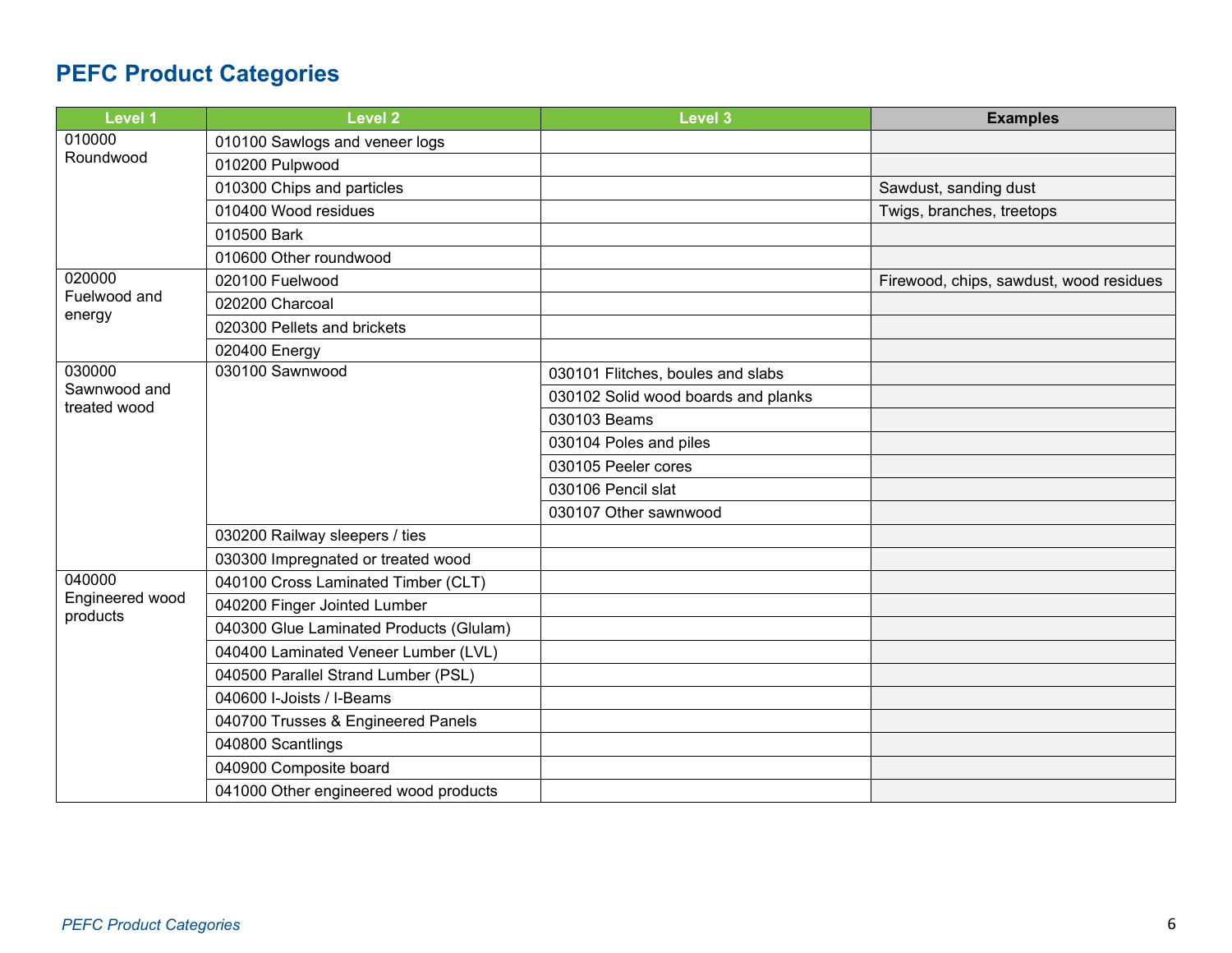| <b>Level 1</b> | <b>Level 2</b>                   | Level 3                                     | <b>Examples</b>     |
|----------------|----------------------------------|---------------------------------------------|---------------------|
| 050000         | 050100 Veneer sheets             |                                             |                     |
| Wood based     | 050200 Plywood                   |                                             |                     |
| panels         | 050300 Blockboard                |                                             |                     |
|                | 050400 Panels for transportation |                                             | Container flooring  |
|                | 050500 Particle board            | 050501 Chipboard                            |                     |
|                |                                  | 050502 Oriented strand board (OSB)          |                     |
|                |                                  | 050503 Other particle board                 |                     |
|                | 050600 Fibreboard                | 050601 Medium Density Fibreboard (MDF)      |                     |
|                |                                  | 050602 High Density Fibreboard (HDF)        |                     |
|                |                                  | 050603 Softboard and insulating board       |                     |
|                | 050700 Cement board              |                                             |                     |
|                | 050800 Other wood based panels   |                                             |                     |
| 060000         | 060100 Wood packaging            | 060101 Packaging and crates                 |                     |
| Wood           |                                  | 060102 Cable drums                          |                     |
| manufacturers  |                                  | 060103 Pallets                              |                     |
|                |                                  | 060104 Barrels, staves, and other cooperage |                     |
|                |                                  | products                                    |                     |
|                | 060200 Household goods           | 060201 Wooden frames                        |                     |
|                |                                  | 060202 Brushes and handles                  |                     |
|                |                                  | 060203 Kitchenware and similar utensils     |                     |
|                |                                  | 060204 Hangers and clothes pegs             |                     |
|                |                                  | 060205 Matches                              |                     |
|                |                                  | 060206 Bathroom accessories                 | <b>Toilet seats</b> |
|                |                                  | 060207 Ladders                              |                     |
|                |                                  | 060208 Wood based insect repellent          | Mosquito coil       |
|                |                                  | 060209 Other household products             |                     |
|                | 060300 Tools and turned wood     | 060301 Tools, DIY tools                     |                     |
|                |                                  | 060302 Toys and games                       |                     |
|                |                                  | 060303 Sport goods                          |                     |
|                |                                  | 060304 Musical instruments                  |                     |
|                |                                  | 060305 Wooden stationery                    |                     |
|                |                                  | 060306 Dowels                               |                     |
|                |                                  | 060307 Decorative objects and art           |                     |
|                |                                  | 060308 Jewellery and accessories            |                     |
|                |                                  | 060309 Ice cream / lolly sticks             |                     |
|                |                                  | 060310 Other tools and turned wood          |                     |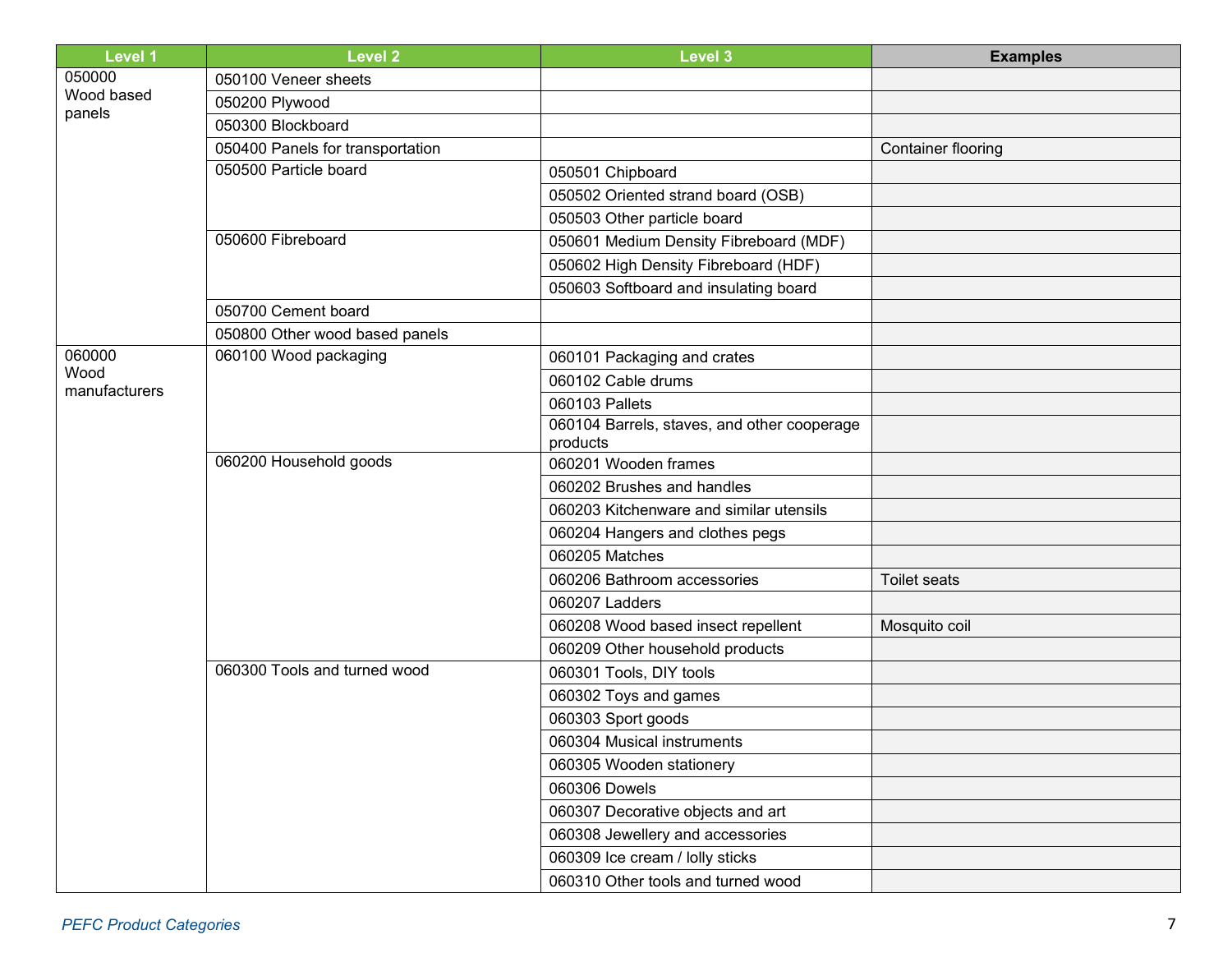| <b>Level 1</b>           | <b>Level 2</b>                               | <b>Level 3</b>                     | <b>Examples</b>                                                      |
|--------------------------|----------------------------------------------|------------------------------------|----------------------------------------------------------------------|
|                          | 060400 Other manufactured wood               | 060401 Coffins                     |                                                                      |
|                          |                                              | 060402 Other                       |                                                                      |
| 070000                   | 070100 Tables                                |                                    |                                                                      |
| <b>Indoor Furniture</b>  | 070200 Chairs and stools                     |                                    |                                                                      |
|                          | 070300 Sofas and armchairs                   |                                    |                                                                      |
|                          | 070400 Benches                               |                                    |                                                                      |
|                          | 070500 Bedroom furniture                     |                                    | Beds, bedsteads, headboards, bed<br>bases                            |
|                          | 070600 Storage systems and units             |                                    | Drawer sections, wardrobes, shelves,<br>cupboard, cabinet, bookcases |
|                          | 070700 Kitchen units and worktops            |                                    |                                                                      |
|                          | 070800 Office furniture                      |                                    |                                                                      |
|                          | 070900 Educational / Institutional furniture |                                    |                                                                      |
|                          | 071000 Hospital and care sector furniture    |                                    |                                                                      |
|                          | 071100 Children's furniture                  |                                    |                                                                      |
|                          | 071200 Custom furniture                      |                                    |                                                                      |
|                          | 071300 Furniture components                  |                                    |                                                                      |
|                          | 071400 Other furniture                       |                                    |                                                                      |
| 080000                   | 080100 Garden furniture / Outdoor products   | 080101 Garden furniture            | Tables, chairs, benches, hammocks                                    |
| <b>Exterior products</b> |                                              | 080102 Playground equipment        |                                                                      |
|                          |                                              | 080103 Decking and garden sleepers |                                                                      |
|                          | 080200 Landscaping timbers                   | 080201 Garden sheds                |                                                                      |
|                          |                                              | 080202 Trellis and plant support   |                                                                      |
|                          |                                              | 080203 Fencing material            |                                                                      |
|                          |                                              | 080204 Pergolas                    |                                                                      |
|                          |                                              | 080205 Garden storage              |                                                                      |
|                          | 080300 Street furniture                      |                                    |                                                                      |
|                          | 080400 Other exterior products               |                                    |                                                                      |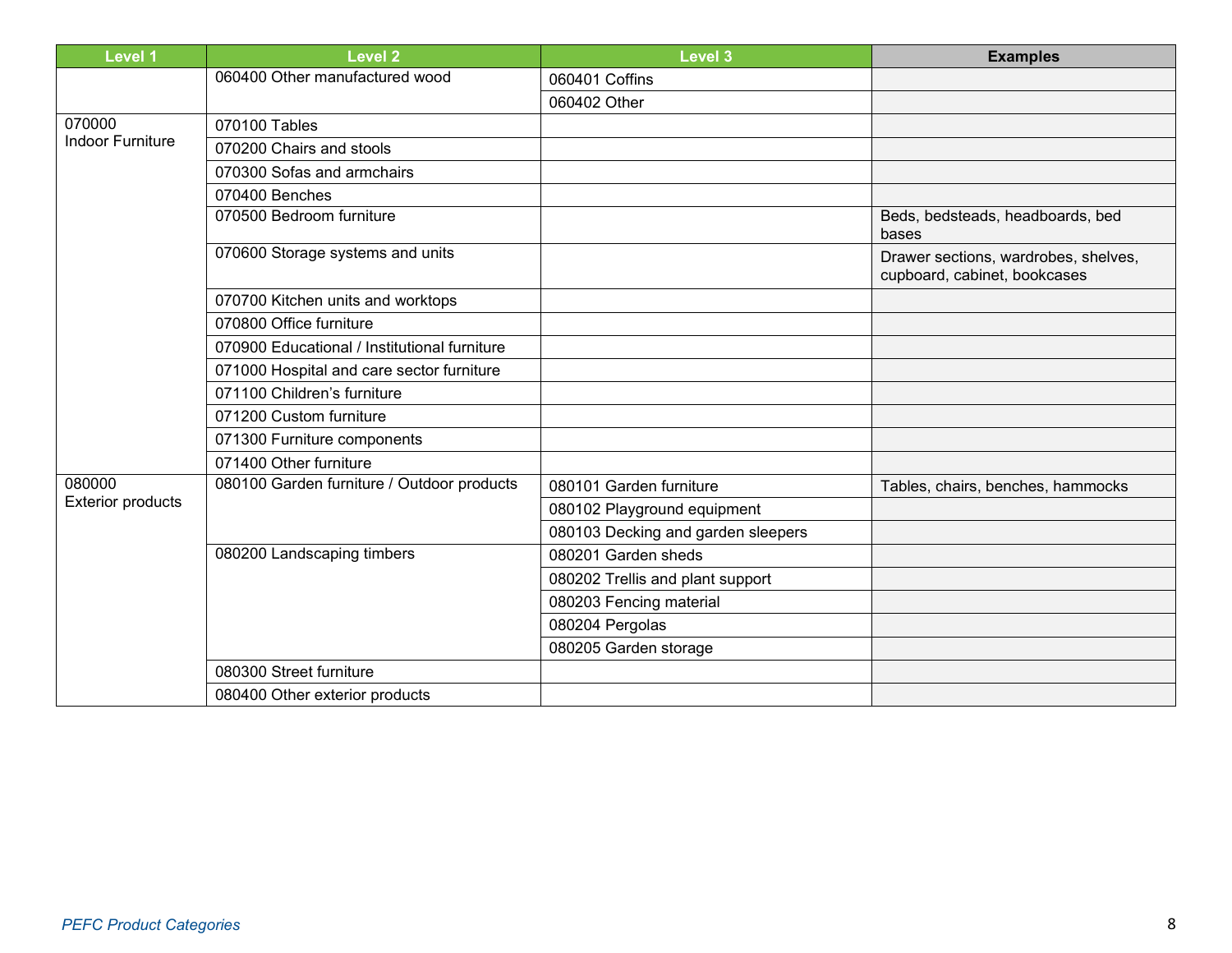| <b>Level 1</b>                       | <b>Level 2</b>                              | <b>Level 3</b>                               | <b>Examples</b>                               |
|--------------------------------------|---------------------------------------------|----------------------------------------------|-----------------------------------------------|
| 090000                               | 090100 General wooden buildings and         | 090101 Wooden house building                 |                                               |
| Wooden buildings<br>and construction | constructions                               | 090102 Other wooden building                 |                                               |
| material                             |                                             | 090103 Wooden bridge                         |                                               |
|                                      |                                             | 090104 Wooden ship                           |                                               |
|                                      |                                             | 090105 Other wooden construction             |                                               |
|                                      | 090200 Integrated parts of wooden buildings | 090201 Exterior                              |                                               |
|                                      | and constructions                           | 090202 Structure                             |                                               |
|                                      |                                             | 090203 Roof                                  |                                               |
|                                      |                                             | 090204 Wall                                  |                                               |
|                                      |                                             | 090205 Floor                                 |                                               |
|                                      |                                             | 090206 Interior                              |                                               |
|                                      | 090300 Wood material for construction       | 090301 Windows                               |                                               |
|                                      |                                             | 090302 Doors                                 |                                               |
|                                      |                                             | 090303 Shingles and shakes                   |                                               |
|                                      |                                             | 090304 Flooring                              |                                               |
|                                      |                                             | 090305 Architectural joinery items           | Mouldings, skirting boards and<br>architraves |
|                                      |                                             | 090306 Engineered bridge components          |                                               |
|                                      |                                             | 090307 Other wood material for construction  |                                               |
| 100000 Pulp                          | 100100 Mechanical pulp                      |                                              |                                               |
|                                      | 100200 Semichemical pulp                    |                                              |                                               |
|                                      | 100300 Dissolving pulp and derivatives      | 100301 Cellulosic fibre from dissolving pulp |                                               |
|                                      |                                             | 100302 Cellulosic yarn                       |                                               |
|                                      |                                             | 100303 Cellulosic textiles                   |                                               |
|                                      |                                             | 100304 Apparel                               |                                               |
|                                      |                                             | 100305 Non-woven fabric                      |                                               |
|                                      |                                             | 100306 Regenerated cellulose film            | Cellophane                                    |
|                                      |                                             | 100307 Other dissolving pulp derivatives     |                                               |
|                                      | 100400 Chemical pulp                        | 100401 Unbleached sulphite pulp              |                                               |
|                                      |                                             | 100402 Bleached sulphite pulp                |                                               |
|                                      |                                             | 100403 Unbleached sulphate (kraft) pulp      |                                               |
|                                      |                                             | 100404 Bleached sulphate (kraft) pulp        |                                               |
|                                      |                                             | 100405 Fluff pulp                            |                                               |
|                                      | 100500 Pulp from recycled material          |                                              |                                               |
|                                      | 100600 Other Pulp and derivatives           |                                              |                                               |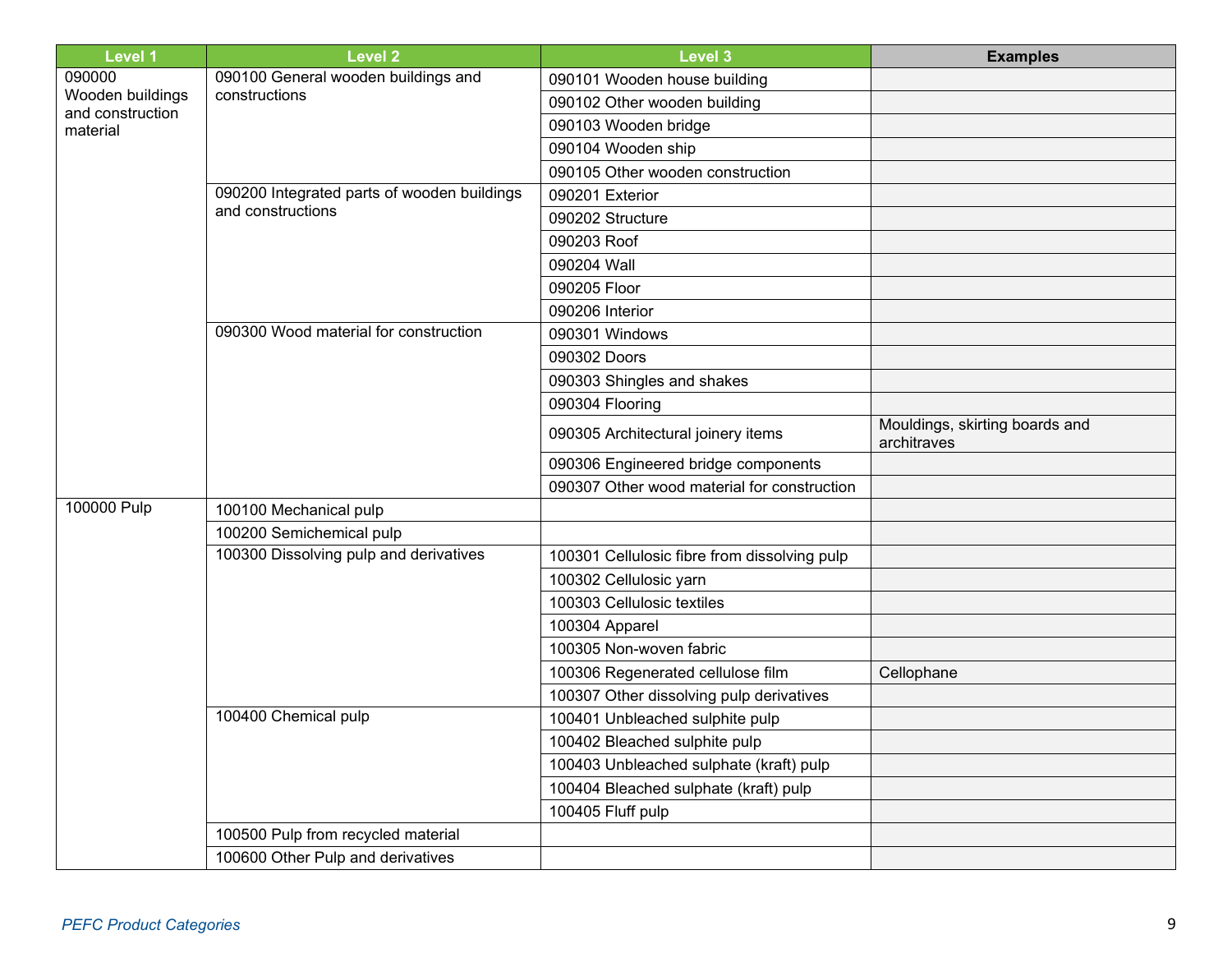| <b>Level 1</b>           | <b>Level 2</b>                | <b>Level 3</b>                                           | <b>Examples</b>                    |
|--------------------------|-------------------------------|----------------------------------------------------------|------------------------------------|
| 110000                   | 110100 Graphic papers         | 110101 Newsprint paper                                   |                                    |
| Paper and paper<br>board |                               | 110102 Uncoated mechanical papers                        | Supercalendered Magazine Paper     |
|                          |                               | 110103 Coated mechanical papers                          |                                    |
|                          |                               | 110104 Woodfree papers (coated and uncoated)             |                                    |
|                          |                               | 110105 Paper for blank forms                             |                                    |
|                          |                               | 110106 Paper for tickets                                 |                                    |
|                          |                               | 110107 Other graphic papers                              |                                    |
|                          | 110200 Printed matter         | 110201 Books                                             |                                    |
|                          |                               | 110202 Book covers                                       |                                    |
|                          |                               | 110203 Magazines and newspaper                           |                                    |
|                          |                               | 110204 Paper toys and games                              |                                    |
|                          |                               | 110205 Marketing collateral                              | Brochures, flyers, business cards  |
|                          |                               | 110206 Calendars, diaries and organisers                 |                                    |
|                          |                               | 110207 Point-of-sales materials                          | Standees, danglers                 |
|                          |                               | 110208 Other printed matter                              |                                    |
|                          | 110300 Household and sanitary | 110301 Tissues products                                  |                                    |
|                          | paper                         | 110302 Toilet paper / bathroom tissue                    |                                    |
|                          |                               | 110303 Greaseproof paper for baking                      |                                    |
|                          |                               | 110304 Kitchen paper                                     |                                    |
|                          |                               | 110305 Tablecloths and napkins                           |                                    |
|                          |                               | 110306 Paper dinnerware                                  |                                    |
|                          |                               | 110307 Sanitary products                                 | Tampons, towels, diapers           |
|                          |                               | 110308 Medical supplies                                  | Masks, paper gowns                 |
|                          |                               | 110309 Wet wipes                                         |                                    |
|                          |                               | 110310 Other household and sanitary paper                |                                    |
|                          | 110400 Packaging materials    | 110401 Case materials and corrugated and solid fibre box |                                    |
|                          |                               | 110402 Cartonboard, folding boxboards                    |                                    |
|                          |                               | 110403 Wrapping papers                                   | Kraft, grease paper, gift wrapping |
|                          |                               | 110404 Sacks and paper bags                              |                                    |
|                          |                               | 110405 Food and beverages packaging                      |                                    |
|                          |                               | 110406 Multipack holders                                 |                                    |
|                          |                               | 110407 Flexible paper packaging                          |                                    |
|                          |                               | 110408 Paper trays, containers, cups                     |                                    |
|                          |                               | 110409 Shredded paper                                    |                                    |
|                          |                               | 110410 Egg boxes and similar                             |                                    |
|                          |                               | 110411 Other papers mainly for packaging                 |                                    |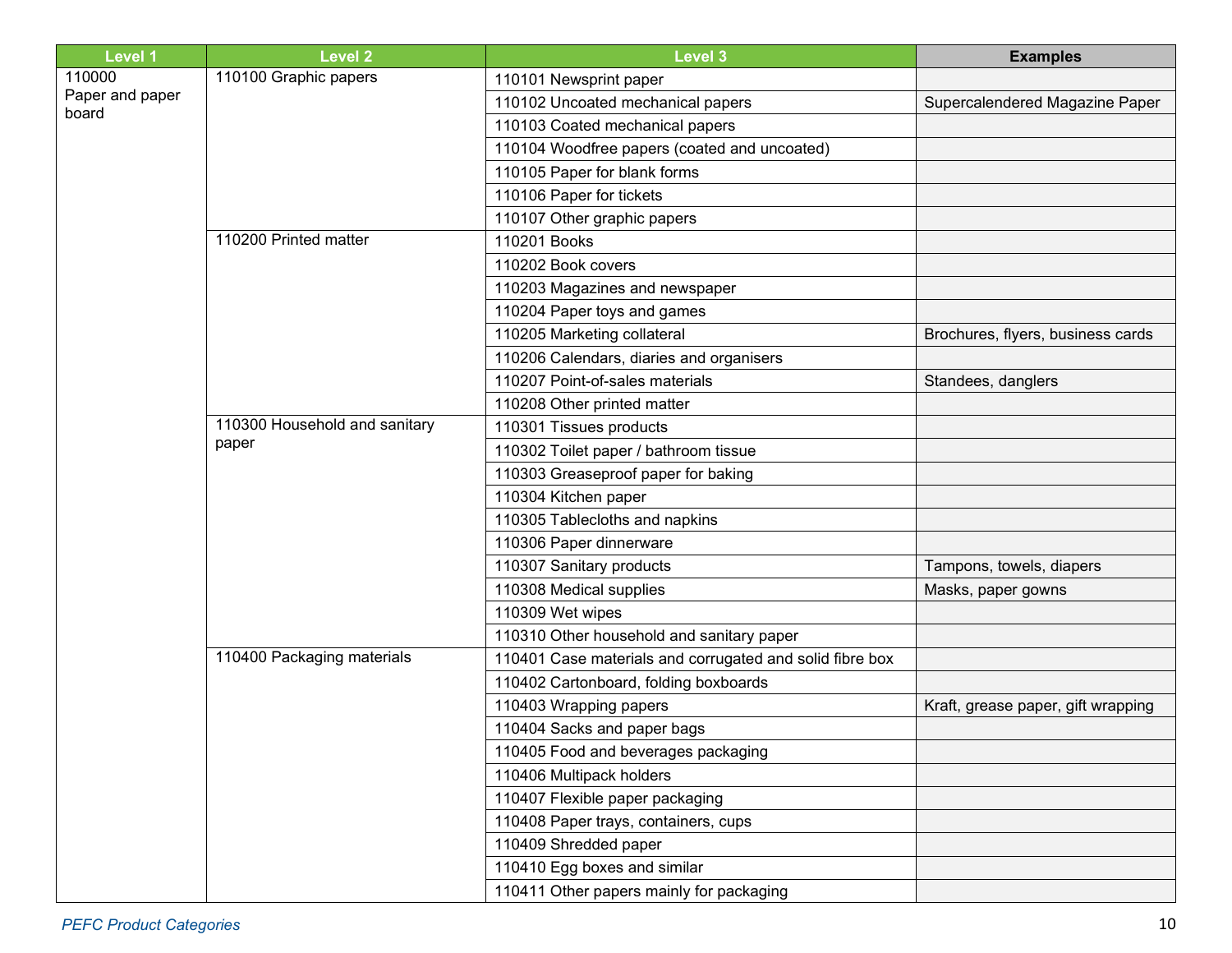| <b>Level 1</b>    | <b>Level 2</b>                           | <b>Level 3</b>                             | <b>Examples</b>                                                                                           |
|-------------------|------------------------------------------|--------------------------------------------|-----------------------------------------------------------------------------------------------------------|
|                   | 110500 Stationery products               | 110501 Notebooks                           |                                                                                                           |
|                   |                                          | 110502 Pads                                |                                                                                                           |
|                   |                                          | 110503 File folders                        |                                                                                                           |
|                   |                                          | 110504 Rolled thermal paper                |                                                                                                           |
|                   |                                          | 110505 Post and greeting cards             |                                                                                                           |
|                   |                                          | 110506 Envelopes                           |                                                                                                           |
|                   |                                          | 110507 Gummed papers                       |                                                                                                           |
|                   |                                          | 110508 Adhesive labels                     |                                                                                                           |
|                   |                                          | 110509 Postage stamps                      |                                                                                                           |
|                   |                                          | 110510 Other stationary products           |                                                                                                           |
|                   | 110600 Other paper and paperboard        | 110601 Cigarette paper                     |                                                                                                           |
|                   |                                          | 110602 Envelope paper                      |                                                                                                           |
|                   |                                          | 110603 Filter paper                        |                                                                                                           |
|                   |                                          | 110604 Insulating paper                    |                                                                                                           |
|                   |                                          | 110605 Impregnated paper                   |                                                                                                           |
|                   |                                          | 110606 Wallpaper and wallpaper base        |                                                                                                           |
|                   | 110700 Other converted paper<br>products |                                            |                                                                                                           |
| 120000            | 120100 Cork and cork products            | 120101 Natural cork, raw or boiled         |                                                                                                           |
| Non-wood products |                                          | 120102 Cork stoppers                       | Natural, technical, colmated, agglomerated,<br>bartop cork, sparkling wine and champagne<br>cork stoppers |
|                   |                                          | 120103 Cork disks                          |                                                                                                           |
|                   |                                          | 120104 Rolls and panels of compressed cork |                                                                                                           |
|                   |                                          | 120105 Cork particles                      | Granules, dust                                                                                            |
|                   |                                          | 120106 Cork for construction               | Floors, doors, buildings, and their parts                                                                 |
|                   |                                          | 120107 Other articles of cork              |                                                                                                           |
|                   | 120200 Rubber / Latex                    | 120201 Natural rubber                      |                                                                                                           |
|                   |                                          | 120202 Tyres                               |                                                                                                           |
|                   |                                          | 120203 Foam                                |                                                                                                           |
|                   |                                          | <b>120204 Gloves</b>                       |                                                                                                           |
|                   |                                          | 120205 Rubber footwear                     |                                                                                                           |
|                   |                                          | 120206 Other rubber products               |                                                                                                           |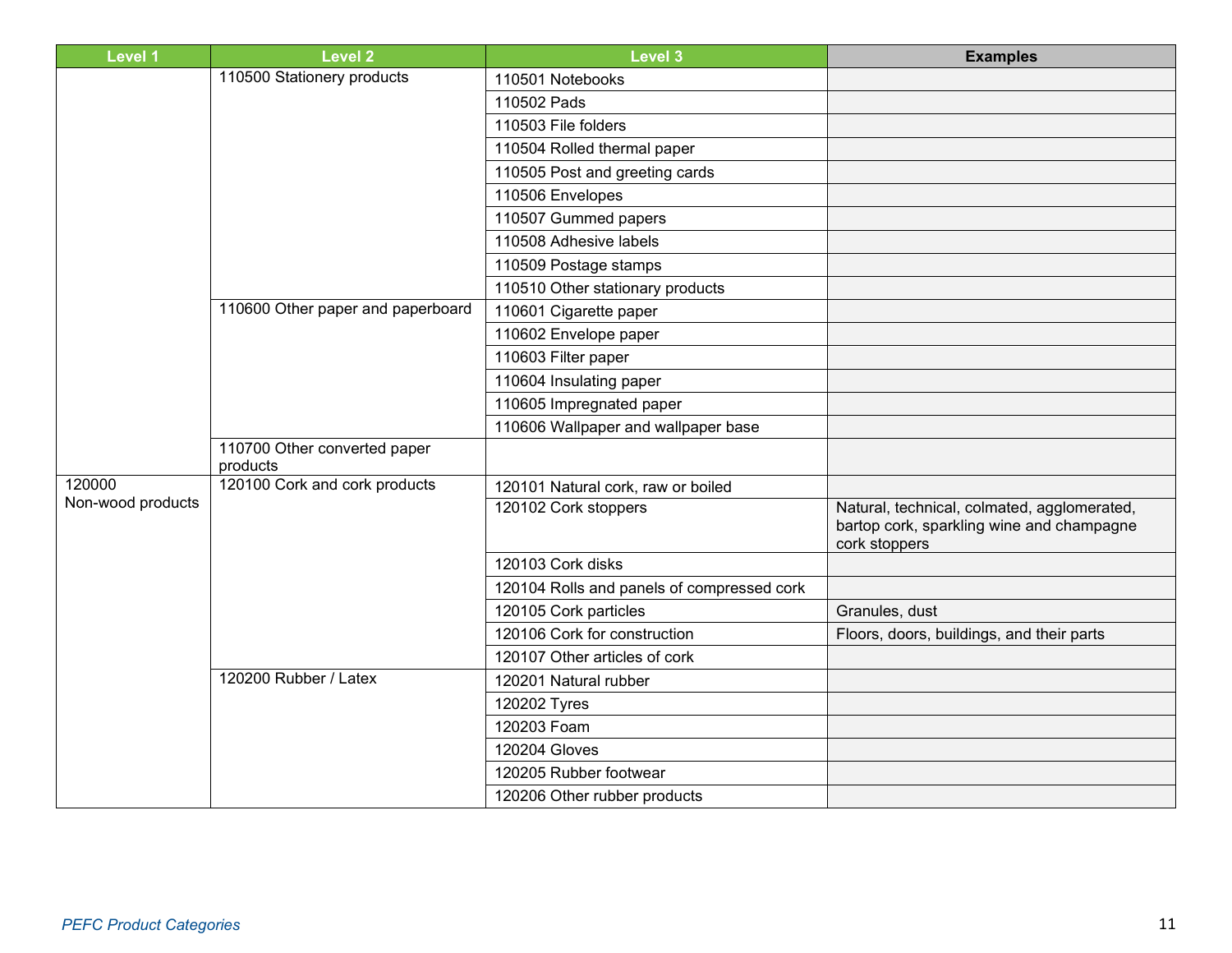| Level 1        | Level 2                                           | <b>Level 3</b>                   | <b>Examples</b> |
|----------------|---------------------------------------------------|----------------------------------|-----------------|
|                | 120300 Food                                       | 120301 Honey                     |                 |
|                |                                                   | 120302 Mushrooms and truffles    |                 |
|                |                                                   | 120303 Fruits, berries, and nuts |                 |
|                |                                                   | 120304 Syrups                    |                 |
|                |                                                   | 120305 Game and other animals    |                 |
|                |                                                   | 120306 Other edible products     |                 |
|                | 120400 Resins and its derivatives                 |                                  |                 |
|                | 120500 Essential oils                             |                                  |                 |
|                | 120600 Rattan and other natural fibres            | 120601 Natural                   |                 |
|                |                                                   | 120602 Products                  |                 |
|                | 120700 Plants and their parts                     |                                  |                 |
|                | 120800 Chemical, medicinal, and cosmetic products |                                  |                 |
|                | 120900 Other non-wood products                    |                                  |                 |
| 130000         |                                                   |                                  |                 |
| Other products |                                                   |                                  |                 |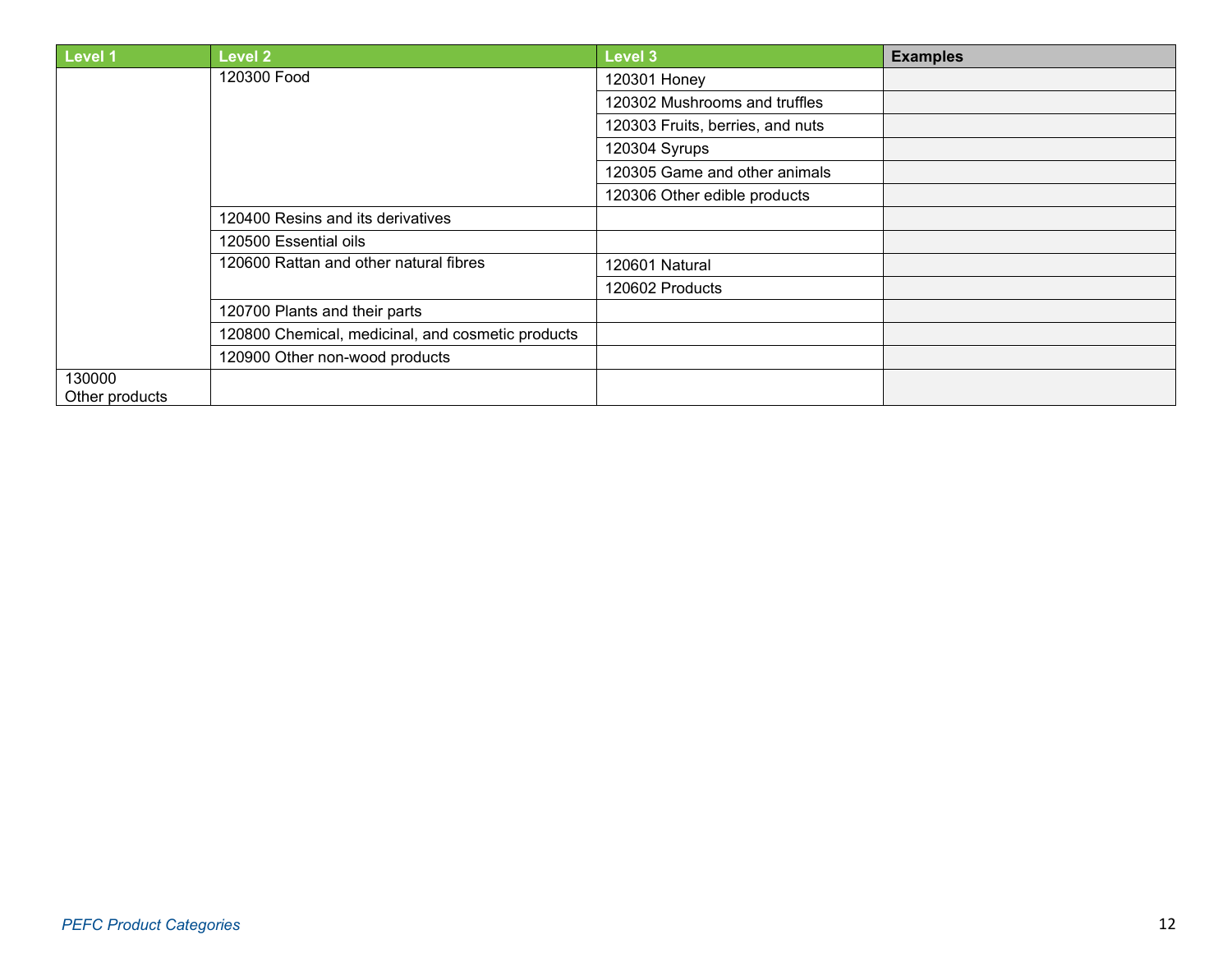# <span id="page-12-0"></span>**Equivalences between the 2012 and 2021 PEFC product categories**

This table presents the equivalences between the 2012 and 2021 PEFC product categories used when reporting certificate information.

#### <span id="page-12-1"></span>**List of equivalences**

| Categories 2012 (old)                                                | Categories 2021 (new)                        |
|----------------------------------------------------------------------|----------------------------------------------|
| 01000 Roundwood                                                      | 010000 Roundwood                             |
| 01010 Sawlogs and veneer logs                                        | 010100 Sawlogs and veneer logs               |
| 01020 Pulpwood                                                       | 010200 Pulpwood                              |
| 01030 Chips and particles                                            | 010300 Chips and particles                   |
| 01040 Wood residues                                                  | 010400 Wood residues (twigs, branches, etc.) |
| 01050 Other industrial roundwood                                     | 010600 Other roundwood                       |
| 02000 Fuelwood and charcoal                                          | 020000 Fuelwood and energy                   |
| 02010 Fuelwood (incl chips, residues, pellets, brickets,<br>$etc.$ ) | 020100 Fuelwood                              |
| 02020 Charcoal                                                       | 020200 Charcoal                              |
| 03000 Sawnwood and sleepers                                          | 030000 Sawnwood and treated wood             |
| 03010 Railway sleepers                                               | 030200 Railway sleepers / ties               |
| 03020 Sawnwood                                                       | 030100 Sawnwood                              |
| 04000 Engineered wood products                                       | 040000 Engineered wood products              |
| 04010 Laminated Lumber Products                                      | 040100 Cross Laminated Timber (CLT)          |
| 04020 Finger Jointed Lumber                                          | 040200 Finger Jointed Lumber                 |
| 04030 Glue Laminated Products (Glulam)                               | 040300 Glue Laminated Products (Glulam)      |
| 04040 Laminated Veneer Lumber (LVL)                                  | 040400 Laminated Veneer Lumber (LVL)         |
| 04050 Parallel Strand Lumber (PSL)                                   | 040500 Parallel Strand Lumber (PSL)          |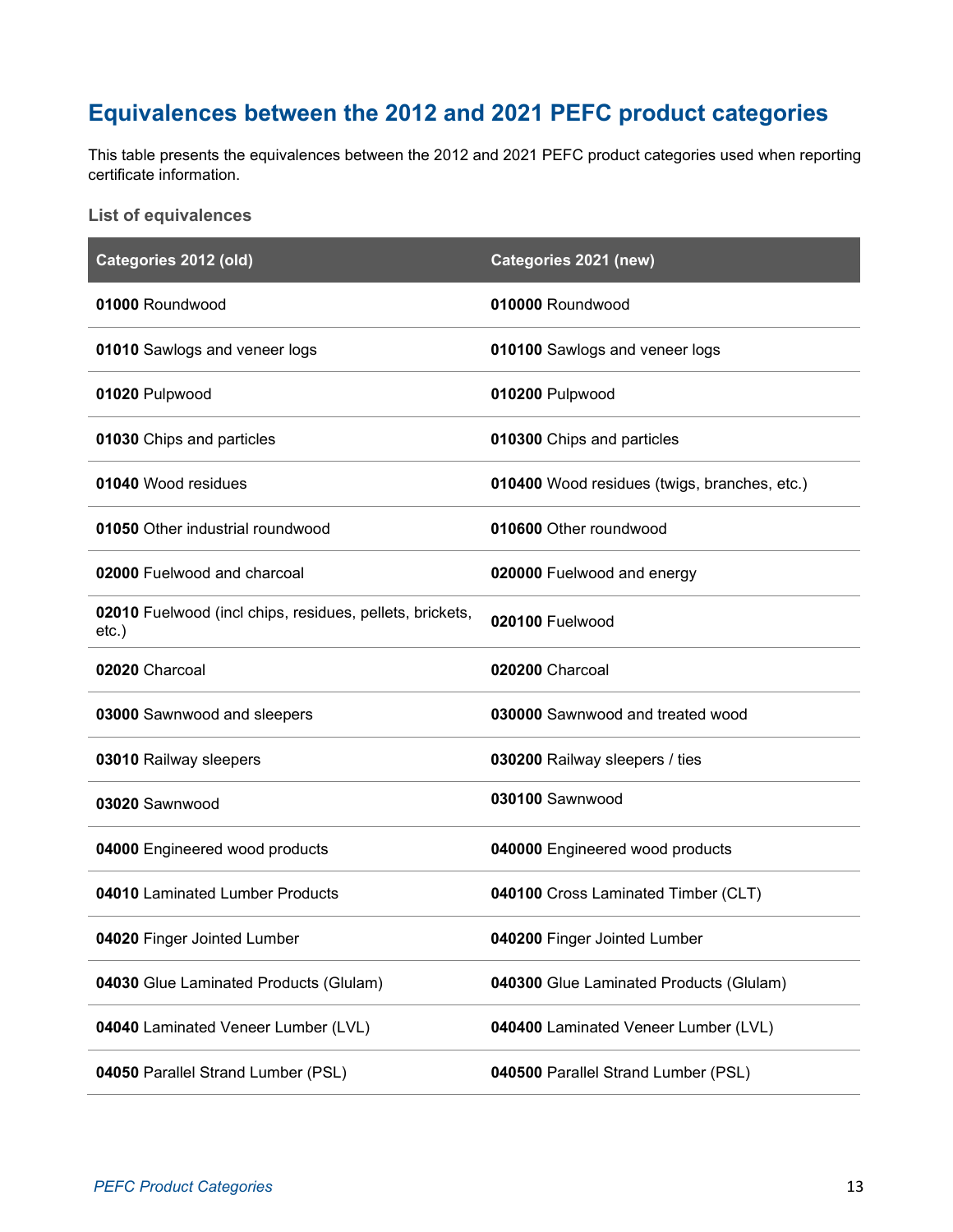| Categories 2012 (old)                  | Categories 2021 (new)                   |
|----------------------------------------|-----------------------------------------|
| 04060 I-Joists / I-Beams               | 040600 I-Joists / I-Beams               |
| 04070 Trusses & Engineered Panels      | 040700 Trusses & Engineered Panels      |
| 04080 Other                            | 041000 Other engineered wood products   |
| 05000 Wood based panels                | 050000 Wood based panels                |
| 05010 Veneer sheets                    | 050100 Veneer sheets                    |
| 05020 Plywood                          | 050200 Plywood                          |
| 05030 Particle board                   | 050500 Particle board                   |
| 05031 OSB                              | 050502 Oriented Strand Board (OSB)      |
| 05032 Other particle board             | 050503 Other particle board             |
| 05040 Fibreboard                       | 050600 Fibreboard                       |
| 05041 MDF                              | 050601 Medium Density Fiberboard (MDF)  |
| 05042 HDF                              | 050602 High Density Fiberboard (HDF)    |
| 05043 Softboard                        | 050603 Softboard and insulating board   |
| 06000 Pulp                             | 100000 Pulp                             |
| 06010 Mechanical                       | 100100 Mechanical pulp                  |
| 06020 Semichemical                     | 100200 Semichemical pulp                |
| 06030 Dissolving                       | 100300 Dissolving pulp and derivatives  |
| 06040 Chemical                         | 100400 Chemical pulp                    |
| 06041 Unbleached sulphite pulp         | 100401 Unbleached sulphite pulp         |
| 06042 Bleached sulphite pulp           | 100402 Bleached sulphite pulp           |
| 06043 Unbleached sulphate (kraft) pulp | 100403 Unbleached sulphate (kraft) pulp |
| 06044 Bleached sulphate (kraft) pulp   | 100404 Bleached sulphate (kraft) pulp   |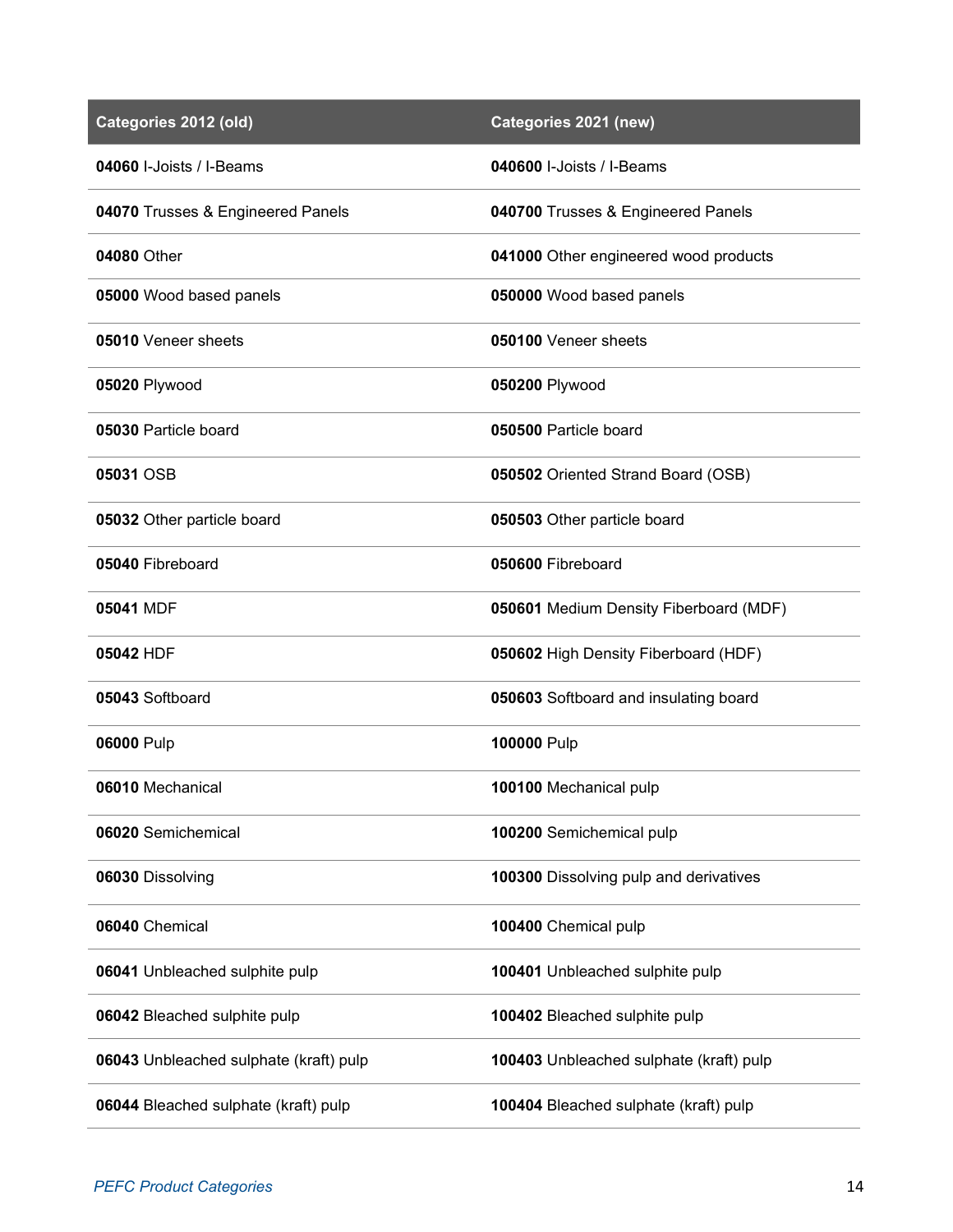| Categories 2012 (old)                   | Categories 2021 (new)                                       |
|-----------------------------------------|-------------------------------------------------------------|
| 06050 Recovered paper                   | 100500 Pulp from recycled material                          |
| 07000 Paper and paper board             | 110000 Paper and paper board                                |
| 07010 Graphic paper                     | 110100 Graphic papers                                       |
| 07011 Newsprint                         | 110101 Newsprint paper                                      |
| 07012 Uncoated mechanical               | 110102 Uncoated mechanical papers                           |
| 07013 Uncoated woodfree                 | 110104 Woodfree papers (coated and uncoated)                |
| 07014 Coated papers                     | 110103 Coated mechanical papers                             |
| 07020 Household and sanitary paper      | 110300 Household and sanitary paper                         |
| 07030 Packaging materials               | 110400 Packaging materials                                  |
| 07031 Case materials                    | 110401 Case materials and corrugated and solid<br>fiber box |
| 07032 Folding boxboards                 | 110402 Cartonboard, folding boxboards                       |
| 07033 Wrapping papers                   | 110403 Wrapping papers                                      |
| 07034 Other papers mainly for packaging | 110411 Other papers mainly for packaging                    |
| 07040 Other paper and paperboard        | 110600 Other paper and paperboard                           |
| 07050 Converted paper products          | 110700 Other converted paper products                       |
| 07060 Printed matter                    | 110200 Printed matter                                       |
| 08000 Wood manufacturers                | 060000 Wood manufacturers                                   |
| 08010 Packaging, cable drums, pallets   | 060100 Wood packaging                                       |
| 08011 Packaging and crates              | 060101 Packaging and crates                                 |
| 08012 Cable drums                       | 060102 Cable drums                                          |
| 08013 Pallets                           | <b>060103 Pallets</b>                                       |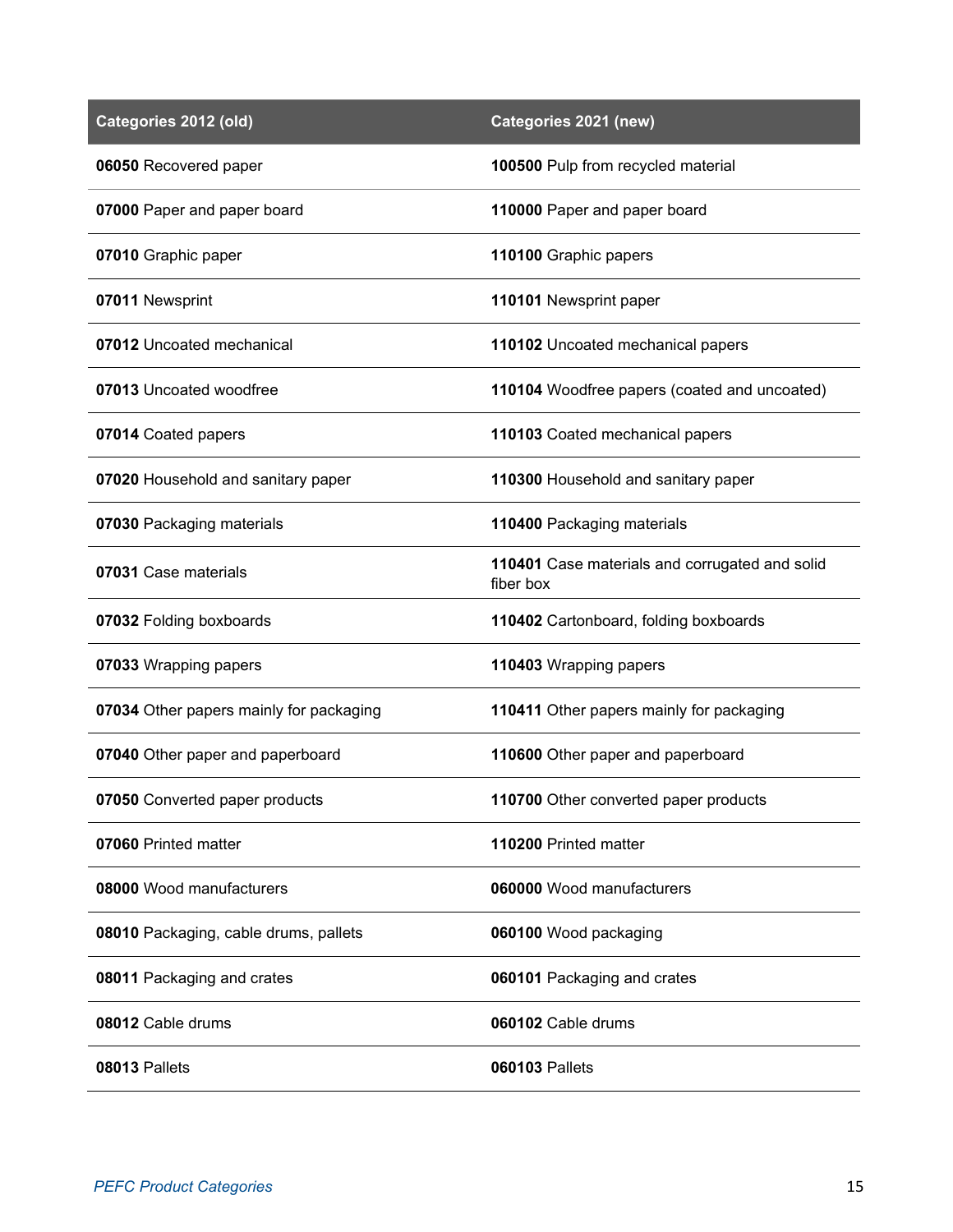| Categories 2012 (old)                   | Categories 2021 (new)                                |
|-----------------------------------------|------------------------------------------------------|
| 08020 Furniture                         | 070000 Indoor furniture                              |
| 08030 Builders carpentry                | 090300 Wood material for construction                |
| 08031 Windows                           | 090301 Windows                                       |
| <b>08032 Doors</b>                      | 090302 Doors                                         |
| 08033 Shingles and shakes               | 090303 Shingles and shakes                           |
| 08034 Floors                            | 090304 Flooring                                      |
| <b>08035 Others</b>                     | 090307 Other wood material for construction          |
| 08040 Decorative wood                   | 060307 Decorative objects and art                    |
| 08050 Tools and turned wood             | 060300 Tools and turned wood                         |
| <b>08051 Tools</b>                      | 060301 Tools, DIY tools                              |
| 08052 Children toys                     | 060302 Toys and games                                |
| 08053 Sport goods                       | 060303 Sport goods                                   |
| 08054 Musical instruments               | 060304 Musical instruments                           |
| 08055 Other                             | 060310 Other tools and turned wood                   |
| <b>08060 Other</b>                      | 060402 Others                                        |
| 09000 Exterior products                 | 080000 Exterior products                             |
| 09010 Buildings and their parts         | 090100 General wooden buildings and<br>constructions |
| 09020 Garden Furniture/Outdoor Products | 080100 Garden furniture / Outdoor products           |
| 09021 Garden furniture                  | 080101 Garden furniture                              |
| 09022 Playground equipment              | 080102 Playground equipment                          |
| 09023 Decking                           | 080103 Decking and garden sleepers                   |